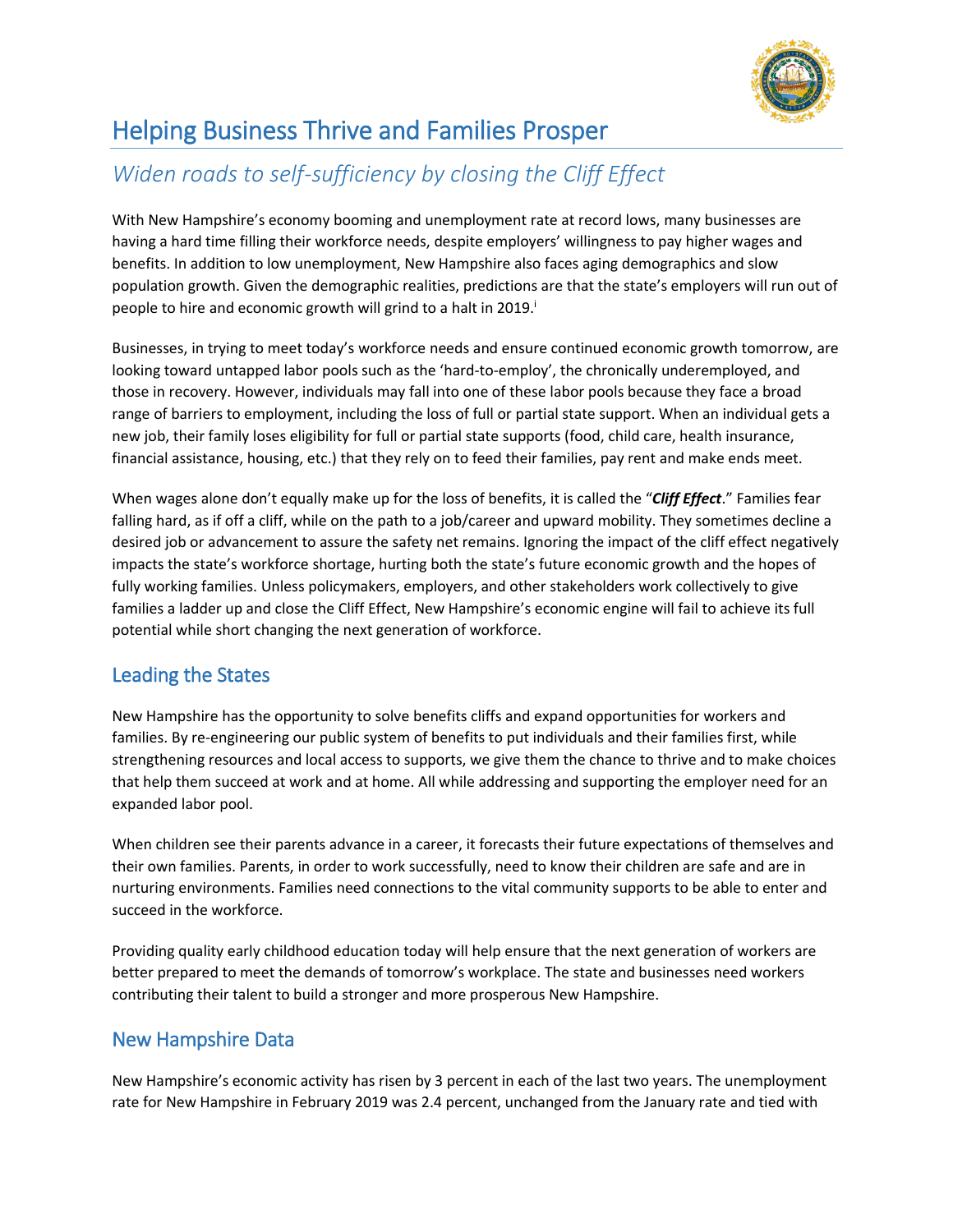three other states for the lowest unemployment rate in the country. Over 15,000 new jobs were added in 2018 and one-third were in manufacturing and construction. While 2018 was a boom year for the state overall, economists warn of the impact of the workforce shortage on the State's economic growth.

The industries in New Hampshire that are hiring at a faster rate than the rest of the region are healthcare, manufacturing, finance and insurance, transportation, and warehousing. Because of the low unemployment rate, the labor shortages in these industries could cost the state in lost growth and economic expansion.

Just released five-year estimates from the U.S. Census Bureau's annual American Community Survey (2013 to 2017) show persistent disparity among New Hampshire's counties and populations. Concentrations of poverty generally increased as distance increased from the more urban, southeastern portions of the state. The number of grandparents responsible for grandchildren under age 18 increased between the 2008 to 2012, and in the 2013 to 2017 period, with about 7,700 grand families in more recent estimates. Many of these grand families may now seek public benefits. Receiving public benefits may be new to some of these families as they find themselves in caretaker roles for which they did not plan. In the event of a wage increase, they too can experience a reduction of the public benefits they receive for the children in their care.

### The Gains of Action, the Cost of Inaction

Government policy often creates barriers that may keep families from climbing up and out of unemployment and into self-sufficiency. How do we eliminate the hurdles that make work too costly for the family

attempting to lift themselves out of poverty? This is a riddle we need to solve.

The system can be changed to turn a double loss – to employers and families  $-$  to a triple win  $-$  for the state in savings on benefits, for families in increased wages, and for employers in an available productive workforce.

With minimal state investment, we can understand how wages and benefits interact with and affect high-impact policy changes that would mitigate the cliffs. We can provide workers and businesses with tools to make smart decisions on jobs, wages, and advancement. In partnership with the federal government, business, parents, and the legislature, we can improve policies to open opportunity for workers to move ahead, and for businesses to gain the workers they need.

#### **Mitigating the cliff effect resonates with New Hampshire's core values**

- \* Assure economic strength for families & business
- ❖ Bolster job choice and success for parents
- ❖ Incentivize work
- ❖ Promote efficiencies in state systems
- ❖ Help parents work and children thrive through rapid, local access to supports
- ◆ Meet and fill the worker shortage
- ❖ Anchor sustainable employment

Financial stability helps people reach their full potential and ensures families are able to navigate life's challenges, from the day-to-day to the life-altering. Solving the cliff effect will make our families more resilient, and more prosperous.<sup>ii</sup> New Hampshire is primed to solve the benefits cliff problem because of policy and investments underway and planned. The state can build upon existing initiatives that are in process: the recent federal awards in affordable housing vouchers and planning for quality preschool; the State Opioid Response grant; increasing quality initiatives at the Family Resource Centers; and the new 10- Year Mental Health Plan, to name a few – all of which intersect with the benefits cliffs, making the state's focus on the cliffs critically important.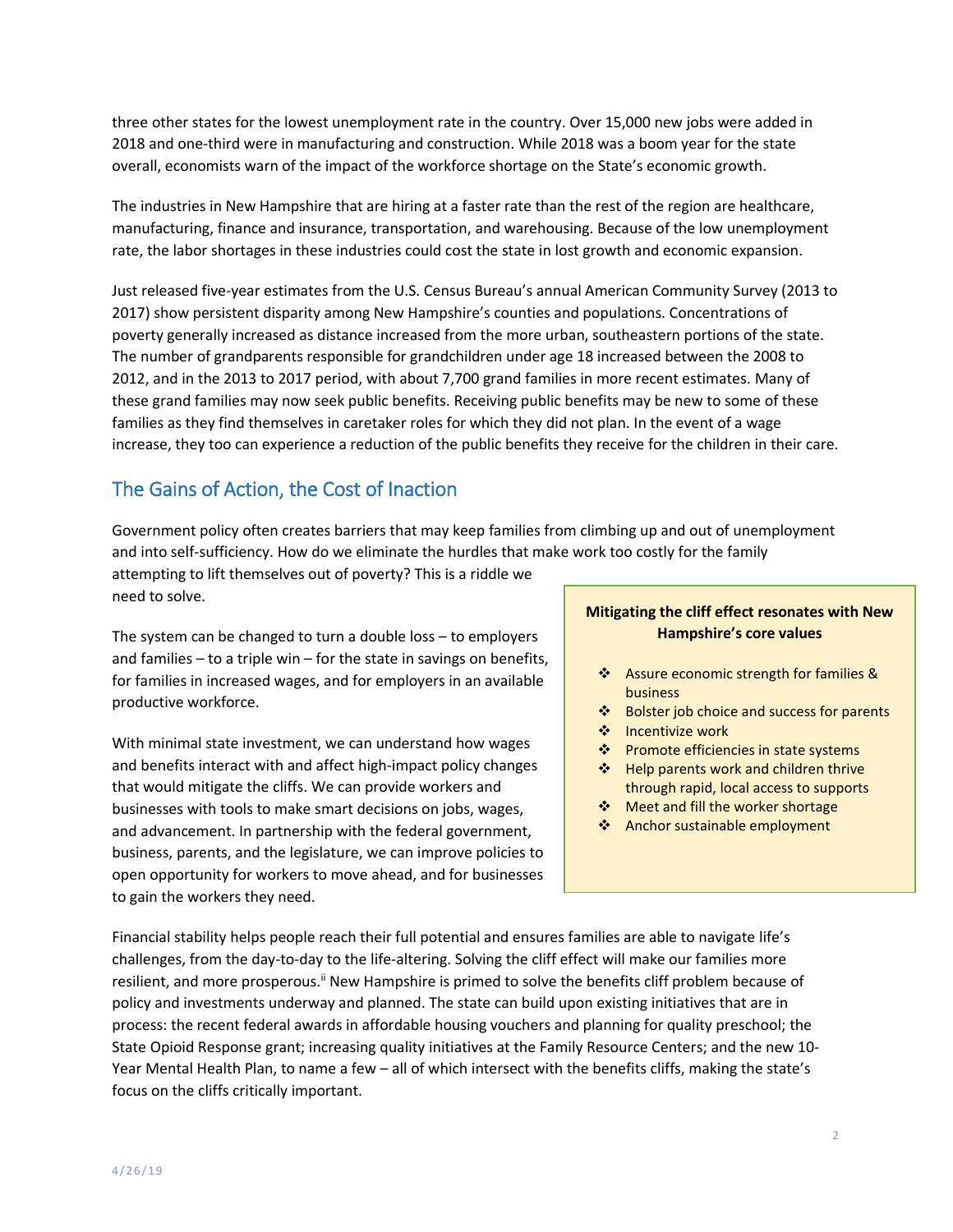New Hampshire's Department of Health and Human Services (DHHS) is the only state agency in the nation to receive federal funding focused on testing new models for family strengthening and prevention supports by creating locally-designed, seamless delivery systems. The "Community Collaborations to Strengthen and Preserve Families" grant is a five-year, \$2.75 million award that will allow state and local partners to focus on using evidence-based practices to build parental capacities and self-sufficiency in young families to safely care for their children. In addition, the state's leading-edge work in partnering with industry on recovery friendly workplaces offers additional impetus for solving the benefits cliffs challenge because it will support those striving to succeed in their recovery and at work.

Investments in childcare and early childhood education are good for children and good for business. A 2017 RAND study of working parents with children under the age of three estimates that the annual economic burden of inadequate child care costs \$3,350 per working parent, and costs businesses \$1,150 per working parent. The cumulative costs of inadequate childcare to U.S. employers is estimated to be \$12.7 billion annually (Belfield, 2018). Lack of adequate child care contributes to absenteeism at work and lowers productivity when the parent's focus is on family needs rather than tasks at work. In the RAND study, statewide data showed the need for early childhood supports, especially for at-risk children. This study documented the short- and longer-term benefits from early childhood programs, home visiting programs, and high-quality preschool programs. The state can expect a positive return of between \$2 and \$6 on every dollar invested in quality programs. Based on the reviews of previous evidence based models including Headstart and the Nurse-Family Partnership (NFP) program, the programs evaluated for this positive return on investment focused on preschool program and home visiting models.<sup>iii</sup>

Other at-risk populations may be of the greatest need to mitigate the cliff effect. Granite Advantage members, who for the first time will have to meet a community engagement or work requirement to maintain their Medicaid benefits, would be more likely to achieve the desired outcome of employment with supports during their 75-day "on-ramp" period.

A recent article from the Urban Institute indicated "policies to increase income and savings or reduce the cost of basic household needs among parents with incomes below 200 percent of the Federal Poverty Level will likely have the greatest effect on alleviating hardship among families with children." The article went on to say "More than two-thirds of low-income parents–and nearly three quarters of low-income parents of young children–report that their families had difficulty paying for food, shelter, or medical care in 2017."<sup>iv</sup>

Those who are victims of domestic violence, particularly those with children, encounter additional financial hardships if unable to establish their own economic security as they find themselves forced to stay in dangerous situations. New Hampshire is poised to expand resources focused on supporting and preparing survivors of domestic violence to ensure they have optimal opportunity to enter/re-enter the workforce, strengthen their financial security, and secure the well-being of their children and families.

The average cost of a family receiving Temporary Assistance for Needy Families (TANF) financial assistance is \$8,745 annually. Workers receiving unemployment insurance is \$4,205 per worker. These situations tend to repeat, generation after generation. Changing the balance of wages and public supports to ensure families are making steady advances as they "ramp off" into economic independence can prevent future generations from long-term use of public programs. Work supports such as expanding childcare/early childhood education and recovery-friendly workplaces could support families and allow business to thrive.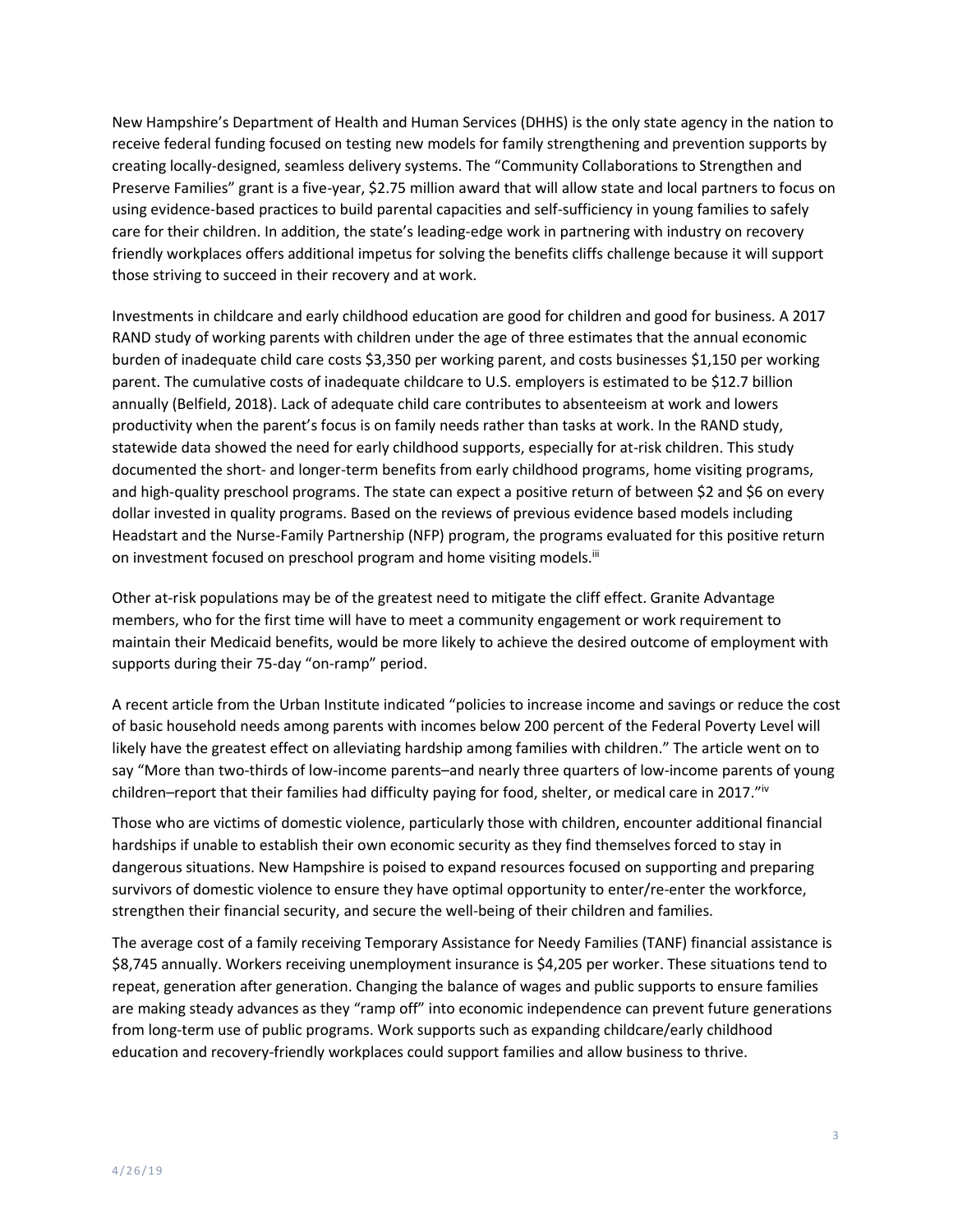#### Actionable Steps

Immediately, there are steps to move New Hampshire forward that will require outside the box strategies and systems innovation; steps that will create "on-ramps" to work for families and gradual "off-ramps" from benefits by establishing policies to decrease the cliff effect, increase family economic stability, and address our worker shortage.

First – we must answer a set of key questions which include:

- $\triangleright$  What are the specific cliffs in New Hampshire, community by community, and how can we create off ramps to these cliffs?
- $\triangleright$  How can we work in partnership with the federal government to change federal policies that impact New Hampshire cliffs?
- $\triangleright$  What tools do parents and state/community workers need to understand how the cliff effect impacts workers' aspirations and decisions for families?
- $\triangleright$  How can we combine family economic goals and work ambitions with the worker shortage in an intentional, targeted manner?
- $\triangleright$  How can business and government together reduce our worker shortage?
- $\triangleright$  How should government, business, philanthropy and local communities come together to create rapid, responsive, and easily accessible supports so children have safe, stable and nurturing environments in which to thrive, while their parents work?
- $\triangleright$  How can we remove government barriers to sustainable employment and family resiliency?
- $\triangleright$  What populations are in deepest need of a rapid benefits cliff solution?

New Hampshire is poised and ready to answer these questions and move rapidly to building the tools it needs – redesigning the system to put families' economic prosperity first – positioning our economy to continue to thrive. Along with other New England states, the federal government, the National Conference of State Legislatures, community organizations, businesses, philanthropic organizations, and parents, we have been learning about the cliff effect. A national initiative, *the Whole Family Approach to Jobs*, is a partnership designed to help participating state leaders develop program, policy and system solutions that support parents in achieving greater employment gains and economic stability. New Hampshire has been utilizing this initiative to bring information and resources to our state.

We've convened an initial Cliff Effect team known as the "Whole Family Approach to Jobs" team, made up of partners from state government, including the Office of Governor Christopher T. Sununu, the NH Department of Education (DOE), DHHS, NH Employment Security's (NHES) Economic and Labor Market Information (ELMI) Bureau; educational stakeholders, including the Community College System of NH; businesses; philanthropic organizations; community providers; and parents. Within this team, efforts are already underway to review models from other states/counties on how they are addressing the cliff effect in their jurisdictions, and consider what approaches are best for the Granite State.

To fully unravel disincentives and barriers to employment, a number of actions would better inform New Hampshire leaders to develop policies and practice to better "off ramp" our families from public benefits into employment while supporting businesses. As New Hampshire's Whole Families Approach to Jobs team has made headway, greater attention and commitment is necessary to fully understand all the economic influences. Potential timelines and action items are as follows: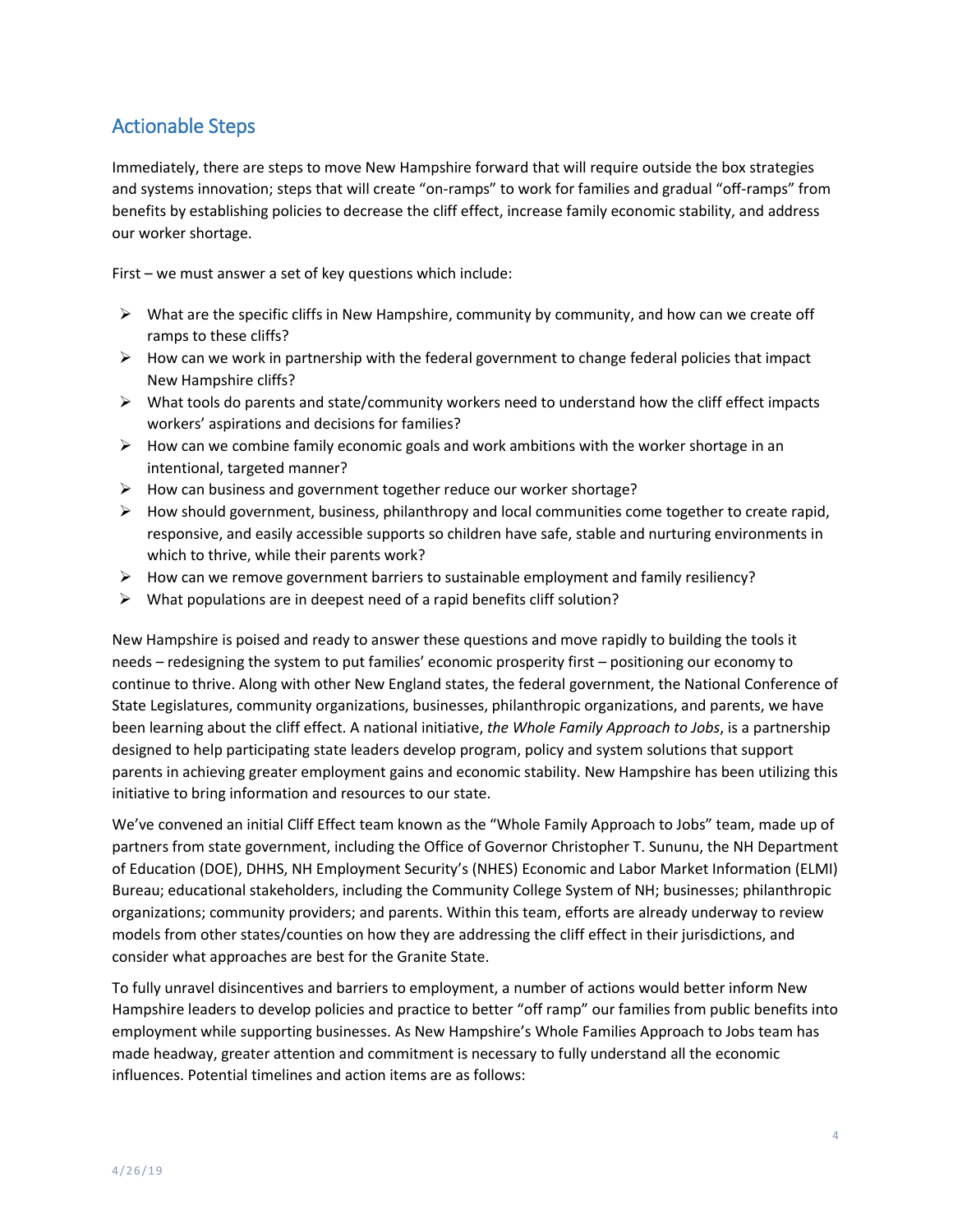#### Action Items

- Using the key questions above, and with the support of Governor Chris Sununu, DHHS, in partnership with NHES's ELMI Bureau and through a proposal process, will be leveraging current resources and expertise and **embarking on an analysis to understand the economic, demographic and policy factors affecting the cliff effect**. This analysis will help us fully understand the wage and benefits dynamics, identify policy changes with maximum potential impact for workers, and identify changes for impactful economic growth for all areas of our state. In order to support workers in successfully transitioning to work and support their career goals, an analysis of how federal and state benefits for families interact with the local economy is critical. Additionally, a community-by-community analysis will identify the needs unique to each community and an action plan to solve the benefits cliff at the local level. A second step will focus on examining and conducting an impact analysis on those policies that are most promising in solving the cliff effect.
- **Convene Federal, State, business, human service leaders and families**. Bring together families, with federal, regional and state leaders to discuss the challenges related to the benefits cliff and labor shortages. Participants may include Governor Sununu; Commissioners or designees of state agencies such as DHHS, DOE, NHES, and the NH Department of Business and Economic Affairs; Legislators; philanthropic and business leaders; federal HHS staff; and other leaders in community agencies within New England. The focus of the convening will be to proactively identify potential solutions, and formulate and propose policies to implement those solutions towards closing the benefits cliff in New Hampshire. These leaders and families can inform the discussion and analysis, and potentially influence the policy changes for New Hampshire in partnership with the national Whole Families Approach to Jobs initiative.
- **Develop, plan and implement a Benefits Cliff Calculator.** Upon completion of the economic analysis and model, DHHS and partners will use resources at hand to design and pilot a Benefits Cliff Calculator in selected communities. Families and employers often do not have the information they need to understand how benefits change as workers transition into jobs and receive wage increases and promotions. Providing a web-based benefits calculator, modeled on ones already being used in other states and adapted to fit New Hampshire's needs, will equip workers with an understanding of how a range of benefits can best support them in their road to economic independence. It will also help employers understand how wages and wage increases interact with the public system, together providing workers with the ability to plan forward and contribute to the New Hampshire economy.
- **Continue to create system capacity, management and accountability** to support employment pathways to prosperity**.** In 2018, the DHHS Bureau of Employment Supports (BES) was created within the Division of Economic and Housing Stability. This Bureau leads employment support partnerships and efforts statewide to enable individuals and families to attain and retain successful employment. To support successful design and implementation of the Benefits Cliff Calculator, a number of potential initiatives have been identified by BES and their partners including NHES and employers. These include: various supports, such as the income disregard as outlined in Governor Sununu's budget in HB 2, addressing transportation barriers, job retention and incentive pay for working families, and resources when unexpected barriers jeopardize continued employment. The